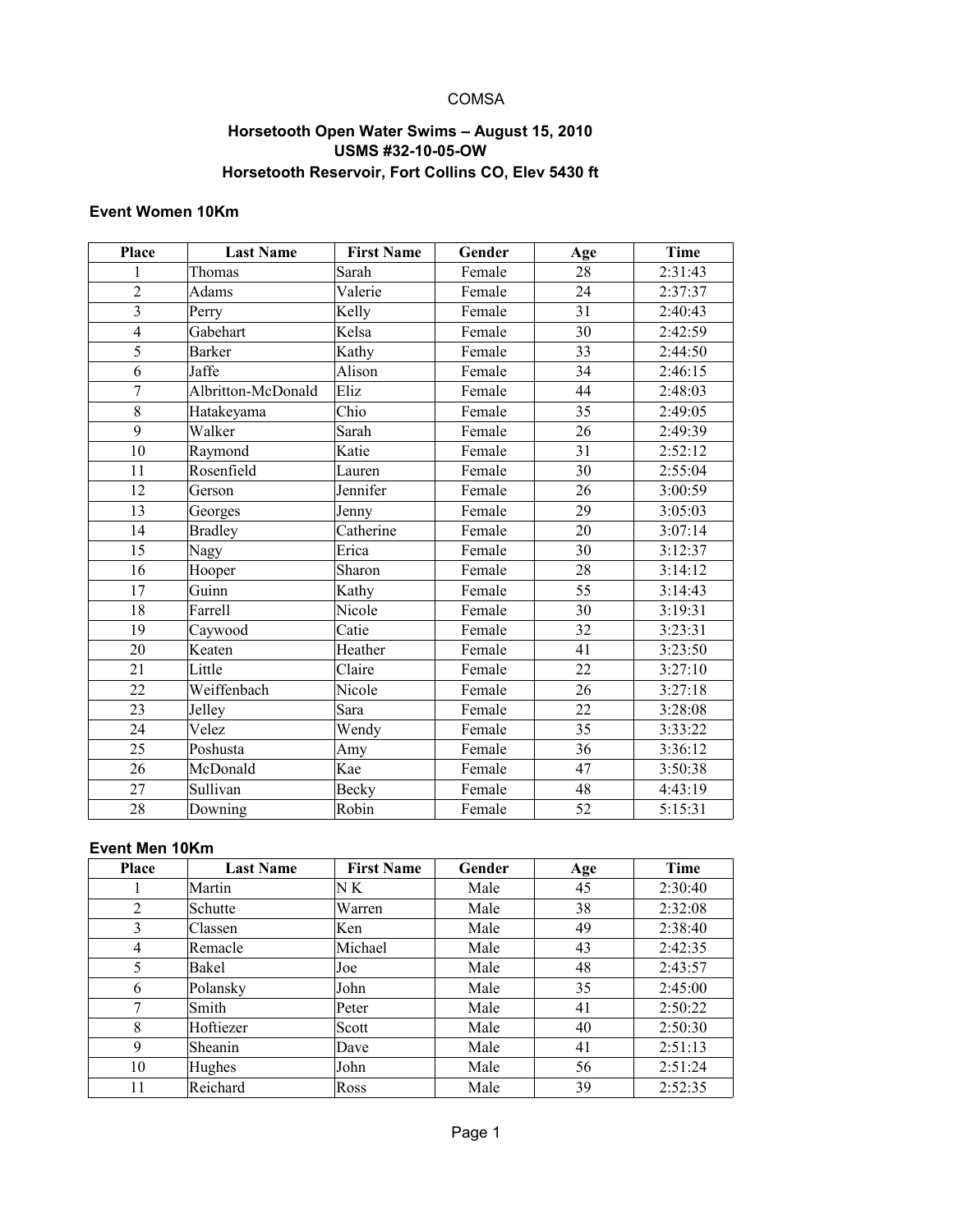| 12 | <b>Baker</b> | Andy         | Male | 27 | 2:53:48    |
|----|--------------|--------------|------|----|------------|
| 13 | Kunkel       | Greg         | Male | 29 | 2:54:17    |
| 14 | Surette      | Phil         | Male | 47 | 2:54:28    |
| 15 | Moseley      | Matthew      | Male | 43 | 2:54:49    |
| 16 | Newcomb      | Scott        | Male | 49 | 2:55:56    |
| 17 | Carpenter    | Dustin       | Male | 28 | 2:56:22    |
| 18 | Hanson       | Michael      | Male | 37 | 2:59:28    |
| 19 | Roush        | Stephen      | Male | 47 | 3:01:15    |
| 20 | Romero       | Ted          | Male | 29 | 3:02:20    |
| 21 | Magouirk     | Jeffrey      | Male | 48 | 3:02:51    |
| 22 | Robinson     | Paul         | Male | 42 | 3:03:25    |
| 23 | Catterson    | Will         | Male | 37 | 3:05:54    |
| 24 | Hillis       | Jim          | Male | 40 | 3:05:54    |
| 25 | Stern        | <b>Steve</b> | Male | 51 | 3:06:42    |
| 26 | Mead         | Justin       | Male | 41 | 3:19:40    |
| 27 | Needham      | Bob          | Male | 57 | 3:20:39    |
| 28 | Renault      | Zander       | Male | 37 | 3:22:32    |
| 29 | Scholand     | TJ           | Male | 39 | 3:29:34    |
| 30 | Young        | Joe          | Male | 40 | 3:37:26    |
| 31 | Tishmack     | Jarrett      | Male | 26 | 3:40:59    |
| 32 | Taylor       | Mitch        | Male | 58 | 3:46:40    |
| 33 | Makotyn      | Philip       | Male | 26 | 4:02:54    |
| 34 | Morrow       | Jared        | Male | 30 | 4:18:30    |
| 35 | Thornton     | George       | Male | 70 | 4:32:15    |
| 36 | Canney       | Randy        | Male | 48 | <b>DNF</b> |

## **Event Women 2.4M Non-Wetsuit**

| <b>Place</b>   | <b>Last Name</b> | <b>First Name</b> | Gender | Age | Time    |
|----------------|------------------|-------------------|--------|-----|---------|
|                | Nelson           | Shauna            | Female | 22  | 0:52:48 |
| $\overline{2}$ | Boehnke          | Tatum             | Female | 20  | 0:57:49 |
| 3              | Nelson           | Judy              | Female | 49  | 0:58:08 |
| 4              | O'Hara           | Meg               | Female | 25  | 0:58:24 |
| 5              | Good             | Tricia            | Female | 38  | 0:58:29 |
| 6              | Simon            | Alissa            | Female | 33  | 0:59:01 |
| 7              | Richardson       | Kim               | Female | 41  | 0:59:10 |
| 8              | Mader            | Wendy             | Female | 37  | 0:59:50 |
| 9              | Najjar           | Ellie             | Female | 48  | 1:00:59 |
| 10             | Dahms            | Whitney           | Female | 23  | 1:01:03 |
| 11             | Crouch           | Kim               | Female | 48  | 1:01:10 |
| 12             | Fair             | Alicen            | Female | 19  | 1:01:44 |
| 13             | Rodriguez        | Celina            | Female | 20  | 1:01:47 |
| 14             | McReynolds       | Michelle          | Female | 24  | 1:02:24 |
| 15             | Framke           | Erin              | Female | 37  | 1:03:04 |
| 16             | Poole            | Michelle          | Female | 45  | 1:04:52 |
| 17             | Milliken         | Lindsey           | Female | 28  | 1:06:34 |
| 18             | Dau              | Janice            | Female | 47  | 1:06:48 |
| 19             | Gray             | Loni              | Female | 40  | 1:08:23 |
| 20             | Metzger          | Anne              | Female | 49  | 1:10:46 |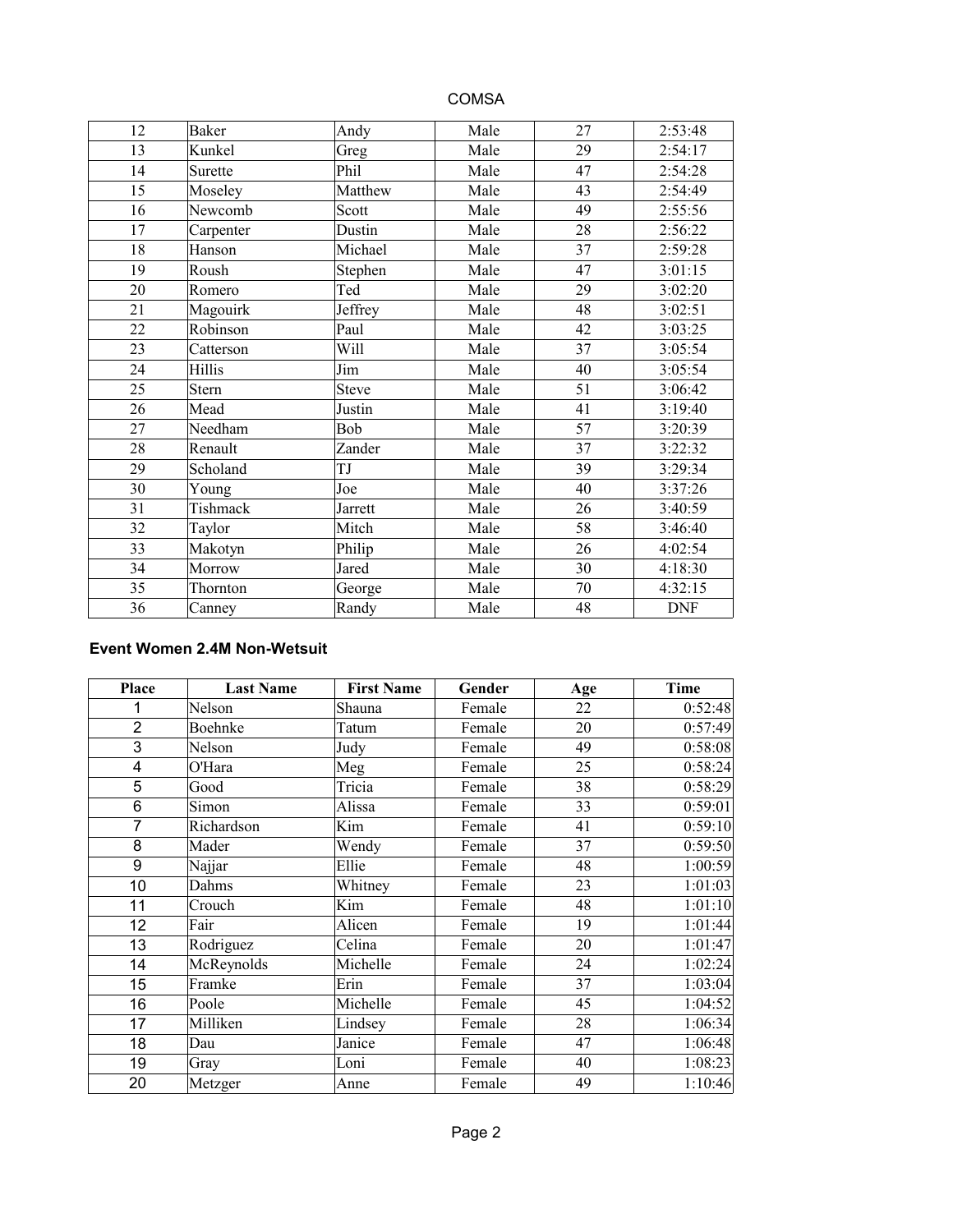| 21 | Janzen     | Angela   | Female | 30 | 1:11:29 |
|----|------------|----------|--------|----|---------|
| 22 | Maguire    | Courtney | Female | 34 | 1:11:56 |
| 23 | Paul       | Whitney  | Female | 19 | 1:13:49 |
| 24 | O'Hara     | Corinne  | Female | 32 | 1:16:23 |
| 25 | Miller     | Kim      | Female | 47 | 1:17:53 |
| 26 | Shelden    | Nancy    | Female | 45 | 1:18:02 |
| 27 | Johnson    | Kristi   | Female | 44 | 1:20:49 |
| 28 | Reed       | Jocelyn  | Female | 56 | 1:20:58 |
| 29 | Girard     | Laura    | Female | 34 | 1:21:43 |
| 30 | Young      | Lydia    | Female | 61 | 1:21:45 |
| 31 | White      | Nicole   | Female | 37 | 1:23:24 |
| 32 | Callan     | Nicole   | Female | 27 | 1:23:56 |
| 33 | Fuller     | Lacy     | Female | 31 | 1:24:10 |
| 34 | Minard     | Pam      | Female | 43 | 1:26:59 |
| 35 | Broomfield | Cecily   | Female | 32 | 1:58:22 |

# **Event Men 2.4M Non-Wetsuit**

| <b>Place</b>   | <b>Last Name</b>             | <b>First Name</b> | Gender | Age    | <b>Time</b> |
|----------------|------------------------------|-------------------|--------|--------|-------------|
| 1              | Simon                        | Gary              | Male   | 34     | 0:52:18     |
| $\overline{2}$ | Hogan                        | Ryan              | Male   | $20\,$ | 0:54:01     |
| $\overline{3}$ | Piszkin                      | Andy              | Male   | 51     | 0:57:55     |
| 4              | Seymour                      | Dag               | Male   | 51     | 0:59:43     |
| 5              | $\overline{\text{Chimonas}}$ | Marc-Andre        | Male   | 37     | 1:00:33     |
| $\overline{6}$ | Dauksher                     | Walter            | Male   | 46     | 1:01:52     |
| $\overline{7}$ | Haag                         | <b>Bret</b>       | Male   | 38     | 1:04:13     |
| 8              | Adagio                       | Nick              | Male   | 19     | 1:05:18     |
| 9              | Maguire                      | Mike              | Male   | 37     | 1:05:21     |
| 10             | Pryor                        | Keith             | Male   | 40     | 1:06:00     |
| 11             | McWhinney                    | Chad              | Male   | 38     | 1:06:18     |
| 12             | Streicher                    | H Pete            | Male   | 60     | 1:12:25     |
| 13             | Hayden                       | John              | Male   | 38     | 1:12:42     |
| 14             | Haugh                        | Scott             | Male   | 50     | 1:12:59     |
| 15             | Nance                        | Bill              | Male   | 65     | 1:13:19     |
| 16             | Wullink                      | Wietse            | Male   | 43     | 1:13:37     |
| 17             | Henderson                    | Jamie             | Male   | 52     | 1:14:09     |
| 18             | Allison                      | Dean              | Male   | 46     | 1:16:29     |
| 19             | Graham                       | Stephan           | Male   | 42     | 1:17:24     |
| 20             | Davis                        | Johnny            | Male   | 22     | 1:18:56     |
| 21             | Davis                        | Dean              | Male   | 45     | 1:19:02     |
| 22             | Meyers                       | Bill              | Male   | 53     | 1:23:29     |
| 23             | Andersen                     | Kurt              | Male   | 53     | 1:39:01     |
| 24             | Anthony                      | Seth              | Male   | 27     | 2:00:19     |

## **Event Women 2.4M Wetsuit**

| Place | <b>Last Name</b>  | <b>First Name</b> | Gender | Age       | Time   |
|-------|-------------------|-------------------|--------|-----------|--------|
|       | Lee .             | Jodi              | Female | ົ         | ':08   |
|       | <b>Schlachter</b> | <b>Christina</b>  | Female | າ ດ<br>эŏ | :00:02 |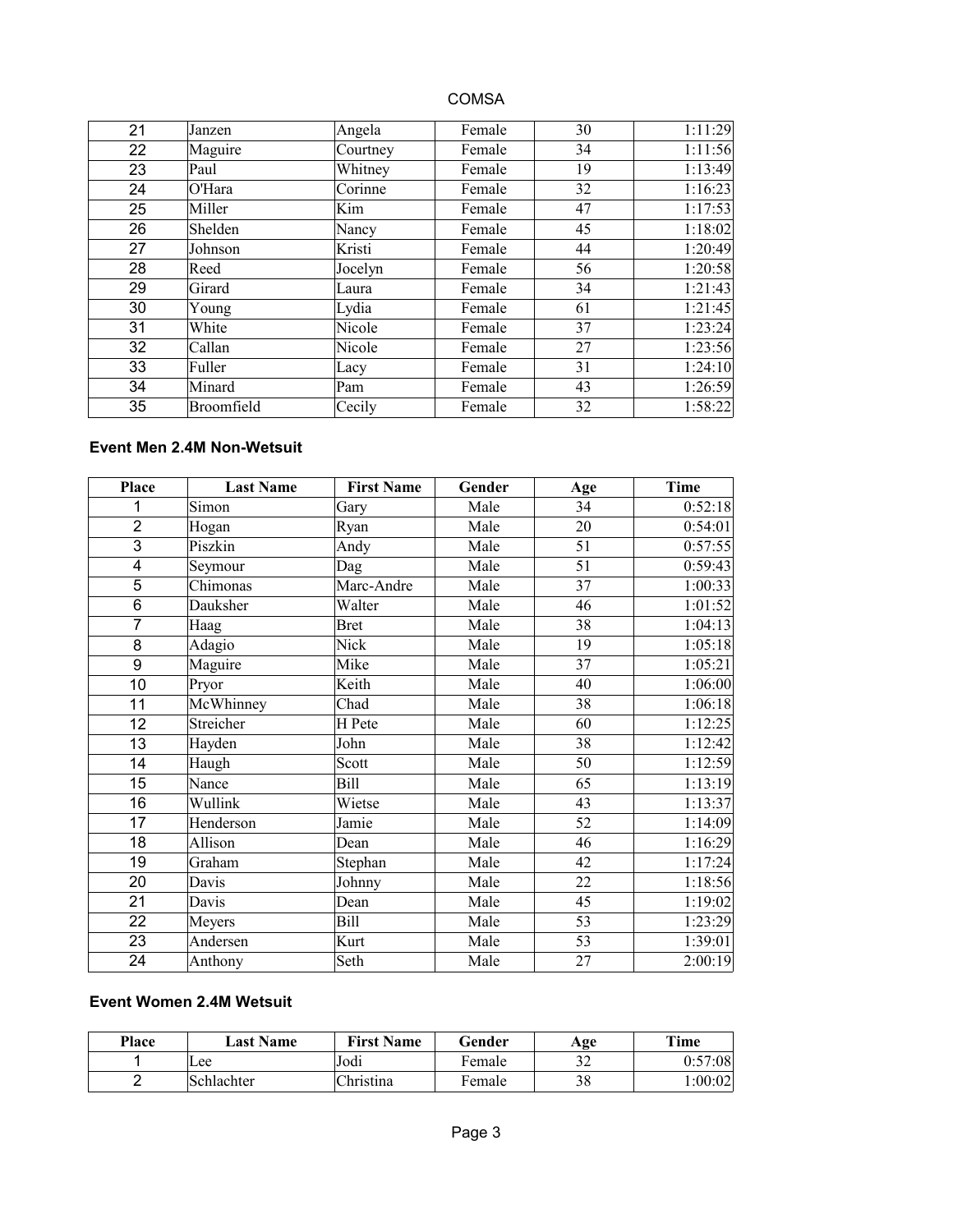| 3              | Ritzel      | McLane    | Female | 18 | 1:01:28 |
|----------------|-------------|-----------|--------|----|---------|
| 4              | Hadley      | Jean      | Female | 47 | 1:03:01 |
| 5              | McCay-Smith | Kirsten   | Female | 37 | 1:04:51 |
| 6              | Stutzke     | Crystal   | Female | 30 | 1:06:12 |
| $\overline{7}$ | White       | LeighAnn  | Female | 40 | 1:06:34 |
| 8              | Hassel      | Diana     | Female | 42 | 1:08:00 |
| 9              | Bohlmann    | Lisa      | Female | 44 | 1:09:06 |
| 10             | Jepson      | Catherine | Female | 30 | 1:09:36 |
| 11             | Earley      | Audrey    | Female | 48 | 1:11:16 |
| 12             | Herbert     | Aliea     | Female | 28 | 1:11:44 |
| 13             | Rose        | Debi      | Female | 51 | 1:12:02 |
| 14             | Biber       | Leah      | Female | 30 | 1:14:48 |
| 15             | Sizemore    | Erin      | Female | 34 | 1:16:01 |
| 16             | Weatherby   | Karen     | Female | 54 | 1:23:59 |
| 17             | Larson      | Liz       | Female | 32 | 1:25:14 |
| 18             | Hunt        | Karen     | Female | 51 | 1:29:25 |
| 19             | Kempton     | Lee Anne  | Female | 37 | 1:30:27 |
| 20             | Levine      | Fran      | Female | 52 | 1:31:01 |
| 21             | Scott       | Sandy     | Female | 49 | 1:31:08 |
| 22             | Whittington | Donna     | Female | 49 | 1:34:04 |
| 23             | Hutchings   | Erin      | Female | 32 | 1:34:48 |
| 24             | Dragan      | Gonda     | Female | 64 | 1:38:23 |
| 25             | Andersen    | Jan       | Female | 52 | 1:41:10 |
|                |             |           |        |    |         |

#### **Event Men 2.4M Wetsuit**

| Place | <b>Last Name</b> | <b>First Name</b> | Gender | Age | Time    |
|-------|------------------|-------------------|--------|-----|---------|
|       | <b>Brent</b>     | <b>Steve</b>      | Male   | 48  | 0:56:34 |
| 2     | Ida              | Kevin             | Male   | 27  | 0:58:57 |
| 3     | Treanor          | Nate              | Male   | 32  | 0:59:17 |
| 4     | Ryan             | David             | Male   | 58  | 1:02:23 |
| 5     | Moore            | Bob               | Male   | 54  | 1:03:36 |
| 6     | Aver             | Mike              | Male   | 27  | 1:07:59 |
| 7     | Lochhead         | Jay               | Male   | 46  | 1:14:38 |
| 8     | Hughes           | Greg              | Male   | 49  | 1:17:45 |
| 9     | Rose             | Randy             | Male   | 52  | 1:23:36 |
| 10    | Sharpes          | Leland            | Male   | 43  | 1:32:45 |
| 11    | Logan            | Colin             | Male   | 45  | 1:40:52 |

## **Event Women 1M**

| <b>Place</b> | <b>Last Name</b> | <b>First Name</b> | Gender | Age | Time    |
|--------------|------------------|-------------------|--------|-----|---------|
|              | Acker            | Melanie           | Female | 20  | 0:34:11 |
| 2            | Murphy           | Louise            | Female | 22  | 0:34:34 |
| 3            | Rogers           | Carrie            | Female | 24  | 0:34:40 |
| 4            | Mast             | Lindsey           | Female | 21  | 0:35:01 |
| 5            | Baietti          | Sarah             | Female | 44  | 0:39:09 |
| 6            | Cushman          | Susan             | Female | 47  | 0:39:31 |
|              | Kim              | Jeewon            | Female | 19  | 0:40:02 |